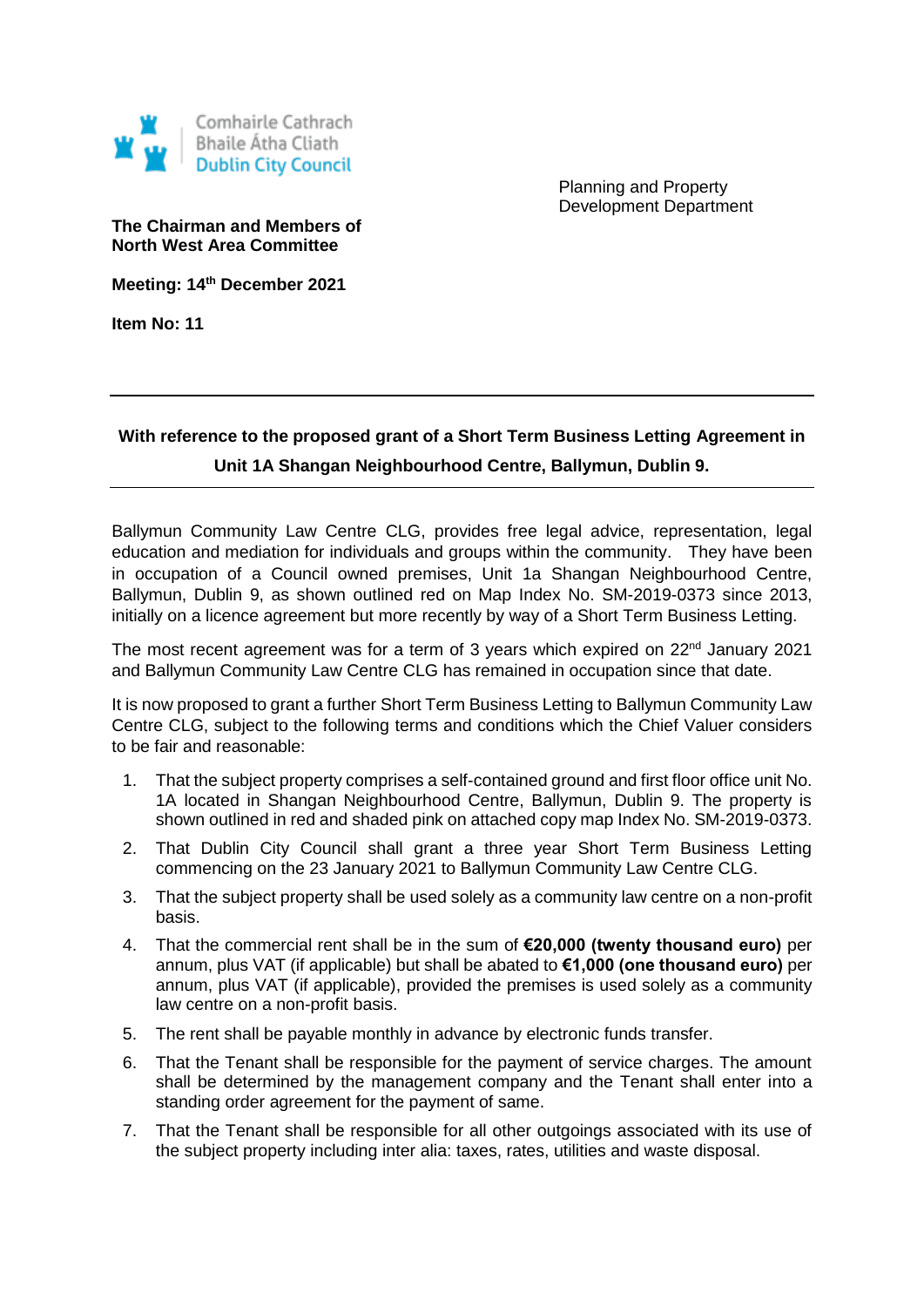- 8. That the Tenant shall be responsible for fully insuring the property and shall indemnify Dublin City Council against any and all claims arising from its use of the property. Public Liability Insurance (minimum of €6.5 million) and Employers Liability Insurance (minimum of  $\epsilon$ 13 million) shall be required.
- 9. That the Tenant shall not assign, sublet or part with possession of the property or part thereof.
- 10. That the Tenant shall be responsible for keeping the property in good order and repair internally and for maintaining all plate glass and exterior fittings thereto.
- 11. That the Tenant shall ensure that its use and occupation of the subject property complies with all statutory consents.
- 12. That the Tenant shall not erect any sign or advertisement on the premises without Landlord consent.
- 13. That the Tenant shall not carry out any structural alterations to the property without prior written consent from the Landlord.
- 14. That upon expiry of the Agreement, the Tenant shall at its own expense remove all materials not belonging to Dublin City Council and shall leave the property clean and cleared to the satisfaction of the Council.
- 15. That the Tenant shall sign a Renunciation of Rights to a New Tenancy.
- 16. That each party shall be responsible for their own fees and costs in this matter.

The Short Term Business Letting Agreement shall be subject to any such covenants and conditions as the Law Agent in her discretion shall stipulate.

The dates for the performance of any of the requirements of the proposed agreement may be amended at the absolute discretion of the Executive Manager.

**Paul Clegg Executive Manager**